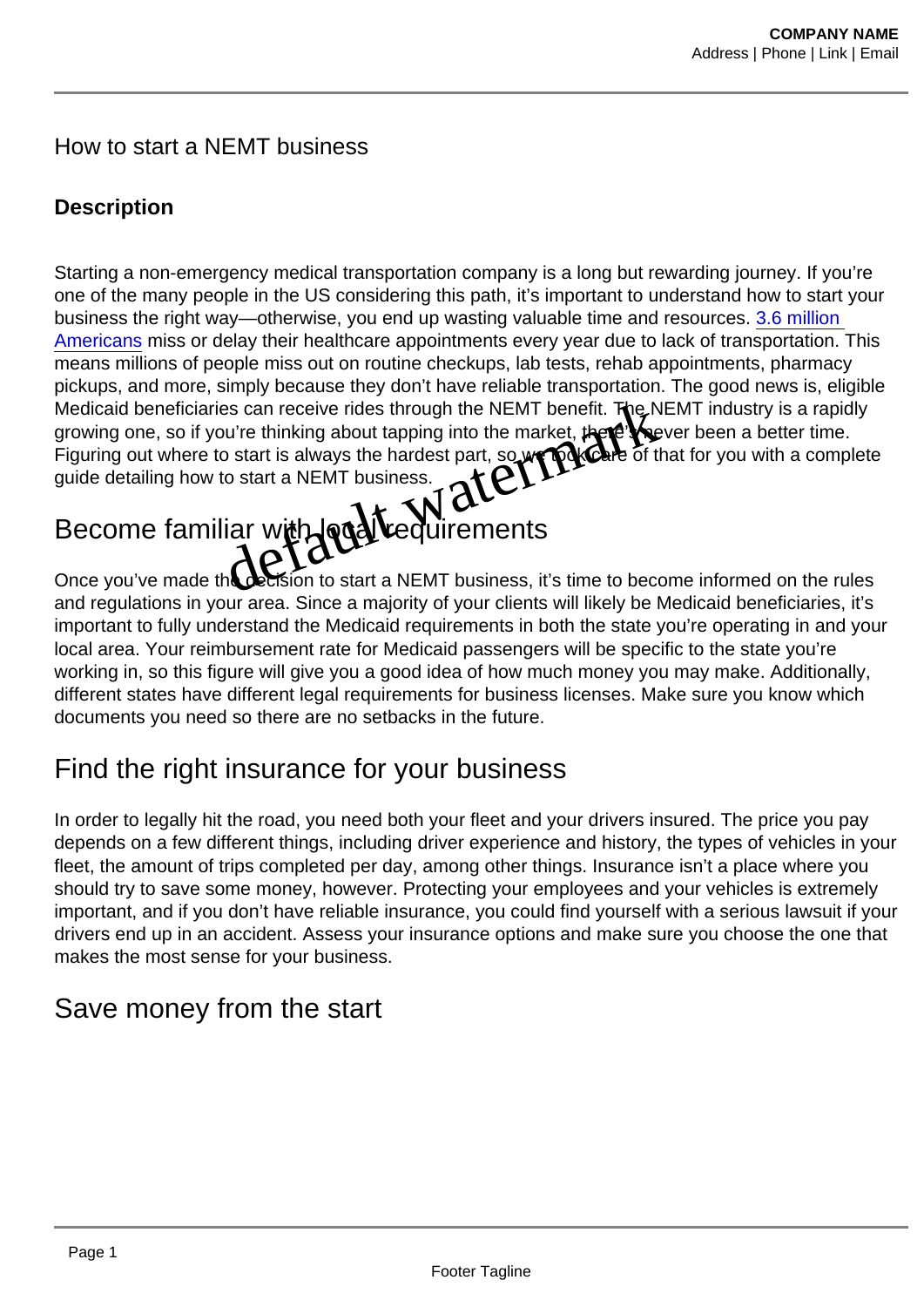If you're preparing to start your own business, you should have your finances in order and have an organized spreadsheet detailing your startup cost. If you're looking to save some money, there are a variety of ways you can do this right from the start. For instance, if you already have vehicles that work for the type of transport you're planning to do, you don't need to worry about investing in a brand-new vehicle right away. Rather than renting out a huge office, work out of your home, if possible, and see if your friends and family are willing to help with behind-the-scenes work so you can focus on building relationships and securing clients.

## Establish your fleet

Whether you're using your personal vehicles or investing in new ones, it's important to have reliable vehicles in your fleet that are ADA compliant, safe, and customizable to your passengers' needs. Your vehicles should be equipped with wheelchairs, stretchers, oxygen tanks, walkers, and anything else you may need to accommodate passengers. That are ADA compliant, safe, and customizable to you<br>quipped with wheelchairs, stretchers, oxygen tanks working<br>commodate passengers.<br>Dassengers was also assengers, you'll need to form<br>or the traison between passenger and

## Identify your passengers

If you're planning on working with Medicaid passengers, you'll need to form partnerships with brokers. Brokers are best seen as the liaison between passenger and provider. When a passenger needs a ride, they reach out to a broker, provide their information, and those details are then passed on to providers to conduct the trip. Working with brokers is one of the simplest and most effective ways to secure trips. Once you build good broker relationships, you should also consider how you might attract private pay clients. Since private pay clients pay out of pocket, you won't find these passengers through brokers. Instead, you'll have to count on smart marketing and word of mouth to do the legwork.

#### Find the best NEMT software

NEMT software is an important, worthwhile investment for your NEMT business, but you shouldn't rush into it. Once you've been up and running for a while, have at least five vehicles, and have secured broker partnerships to ensure regular trip requests, it's time to start looking at software options. Software helps providers automate their scheduling, routing, dispatching, billing, and more while tackling daily challenges like traffic problems, vehicle breakdowns, driver call offs, cancellations, noshows, and more. Software saves providers time and money while increasing accuracy.

If you're ready to start searching for NEMT software, make sure you know what you want out of a system before you begin your journey. Think about why you want software and how it will improve your daily operation, and make sure you're looking at software that meets those needs. It's impossible to know everything needed to start a NEMT business, but if you follow the above guidelines, you'll be in good shape to start a thriving business in no time at all.

#### **How to Start NEMT business? ?**

Visit our website and get the best consultation!